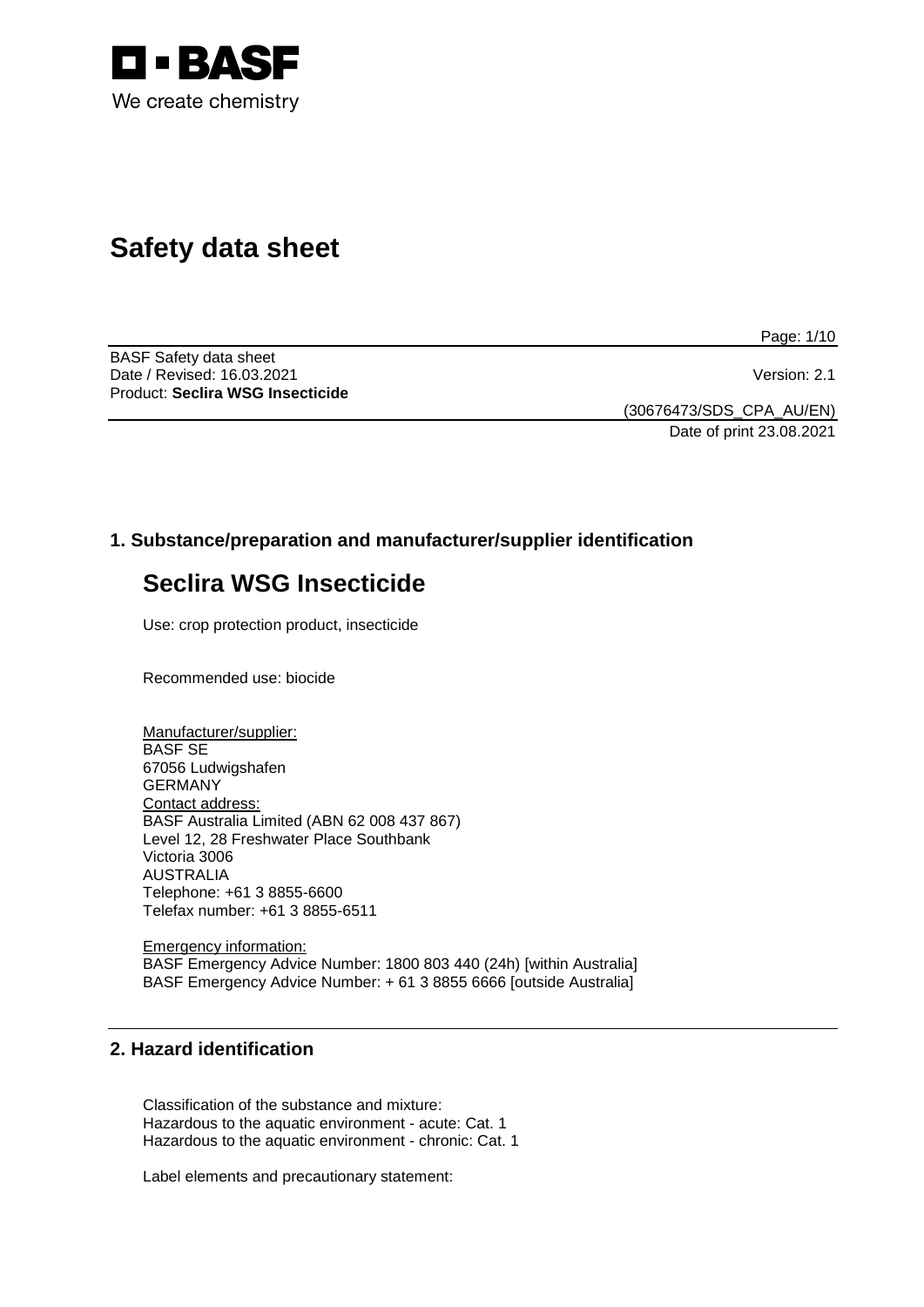Page: 2/10

(30676473/SDS\_CPA\_AU/EN) Date of print 23.08.2021

Pictogram: Signal Word: Warning Hazard Statement:<br>H400 H400 Very toxic to aquatic life.<br>H410 Very toxic to aquatic life Very toxic to aquatic life with long lasting effects. Precautionary Statement: P101 If medical advice is needed, have product container or label at hand.<br>P102 Seep out of reach of children. P102 Keep out of reach of children.<br>P103 Read carefully and follow all in Read carefully and follow all instructions. Precautionary Statements (Response): P391 Collect spillage. Precautionary Statements (Disposal): P501 Dispose of contents and container to hazardous or special waste collection point. Other hazards which do not result in classification: See section 12 - Results of PBT and vPvB assessment. If applicable information is provided in this section on other hazards which do not result in classification but which may contribute to the overall hazards of the substance or mixture.

# **3. Composition/information on ingredients**

# **Chemical nature**

insecticide, water dispersible granules

Hazardous ingredients

dinotefuran (ISO); (RS)-1-methyl-2-nitro-3-(tetrahydro-3-furylmethyl)guanidine Content (W/W): 40 % CAS Number: 165252-70-0 Acute Tox.: Cat. 4 (oral) Aquatic Acute: Cat. 1 Aquatic Chronic: Cat. 1

# **4. First-Aid Measures**

General advice: Remove contaminated clothing.

If inhaled: Keep patient calm, remove to fresh air.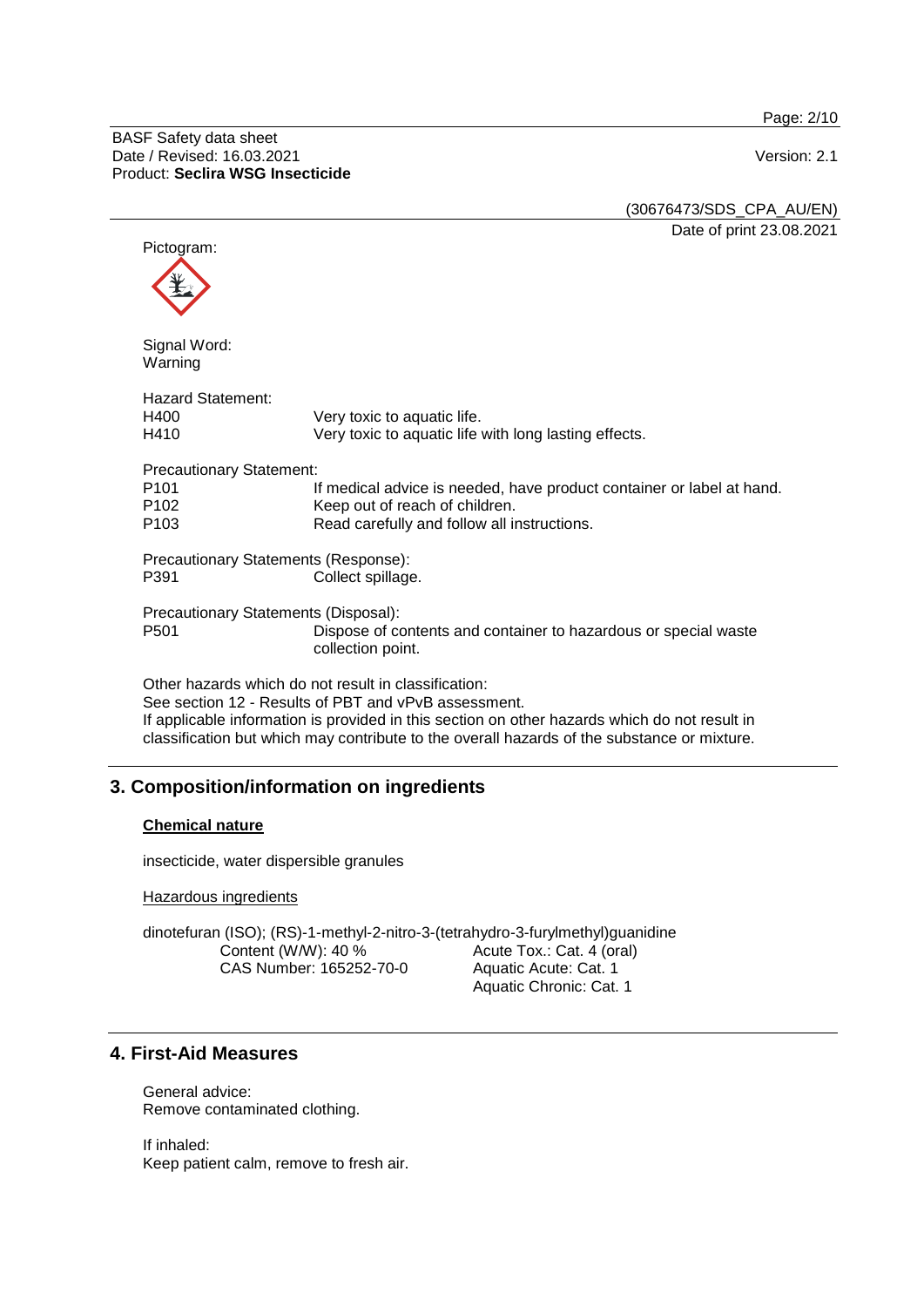Page: 3/10

#### BASF Safety data sheet Date / Revised: 16.03.2021 **Version: 2.1** Product: **Seclira WSG Insecticide**

(30676473/SDS\_CPA\_AU/EN)

Date of print 23.08.2021

On skin contact: Wash thoroughly with soap and water

On contact with eyes: Wash affected eyes for at least 15 minutes under running water with eyelids held open.

On ingestion: Rinse mouth and then drink 200-300 ml of water.

Note to physician: Symptoms: (Further) symptoms and / or effects are not known so far Treatment: Symptomatic treatment (decontamination, vital functions).

# **5. Fire-Fighting Measures**

Suitable extinguishing media: water spray, dry powder, foam

Unsuitable extinguishing media for safety reasons: carbon dioxide

Specific hazards: carbon monoxide, carbon dioxide, nitrogen oxides, acid halides The substances/groups of substances mentioned can be released in case of fire.

Special protective equipment: Wear self-contained breathing apparatus and chemical-protective clothing.

Further information:

Collect contaminated extinguishing water separately, do not allow to reach sewage or effluent systems. Dispose of fire debris and contaminated extinguishing water in accordance with official regulations. In case of fire and/or explosion do not breathe fumes. Keep containers cool by spraying with water if exposed to fire.

# **6. Accidental Release Measures**

Personal precautions:

Use personal protective clothing. Avoid contact with the skin, eyes and clothing. Avoid dust formation.

Environmental precautions: Do not discharge into the subsoil/soil. Do not discharge into drains/surface waters/groundwater.

Methods for cleaning up or taking up:

For small amounts: Contain with dust binding material and dispose of.

For large amounts: Sweep/shovel up.

Dispose of absorbed material in accordance with regulations. Collect waste in suitable containers, which can be labeled and sealed. Clean contaminated floors and objects thoroughly with water and detergents, observing environmental regulations. Avoid raising dust.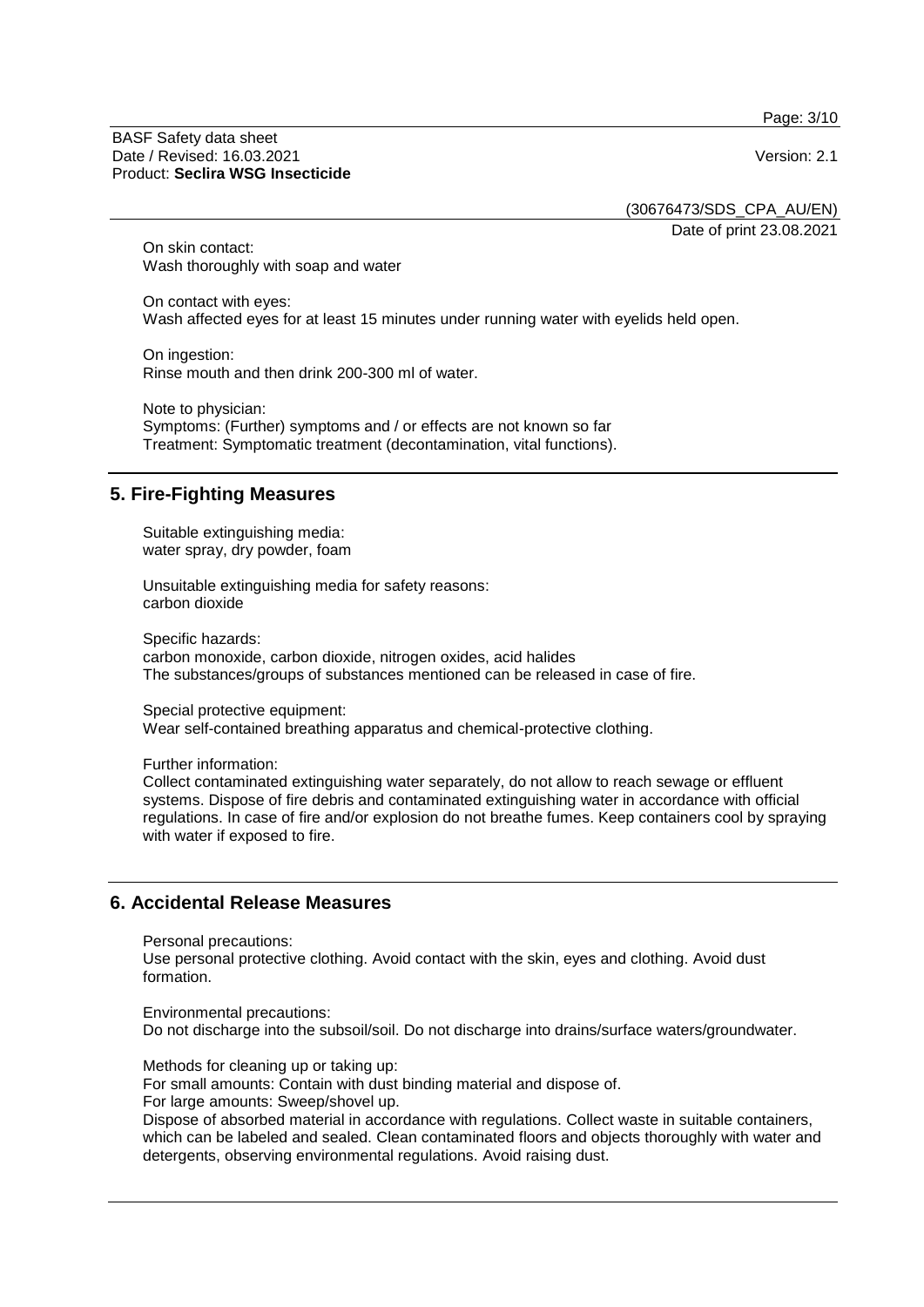Page: 4/10

(30676473/SDS\_CPA\_AU/EN) Date of print 23.08.2021

**7. Handling and Storage**

#### **Handling**

No special measures necessary if stored and handled correctly. Ensure thorough ventilation of stores and work areas. When using do not eat, drink or smoke. Hands and/or face should be washed before breaks and at the end of the shift.

Protection against fire and explosion: Avoid dust formation. Dust can form an explosive mixture with air. Prevent electrostatic charge sources of ignition should be kept well clear - fire extinguishers should be kept handy.

#### **Storage**

Segregate from foods and animal feeds. Further information on storage conditions: Keep away from heat. Protect from direct sunlight. Protect against moisture.

# **8. Exposure controls and personal protection**

Components with occupational exposure limits

No occupational exposure limits known.

Personal protective equipment

Respiratory protection: Respiratory protection not required.

Hand protection: Chemical resistant protective gloves

Eye protection: Safety glasses with side-shields (frame goggles) (e.g. EN 166)

Body protection: Standard work clothes and shoes.

General safety and hygiene measures:

Avoid contact with the skin, eyes and clothing. In order to prevent contamination while handling, closed working clothes and working gloves should be used. Wash contaminated clothing before reuse. Gloves must be inspected regularly and prior to each use. Replace if necessary (e.g. pinhole leaks). Before eating, drinking, or smoking, wash face and hands with soap and water.

## **9. Physical and Chemical Properties**

| Form:            | free flowing fine granules            |
|------------------|---------------------------------------|
| Colour:          | white                                 |
| Odour:           | odourless                             |
| Odour threshold: | not applicable, odour not perceivable |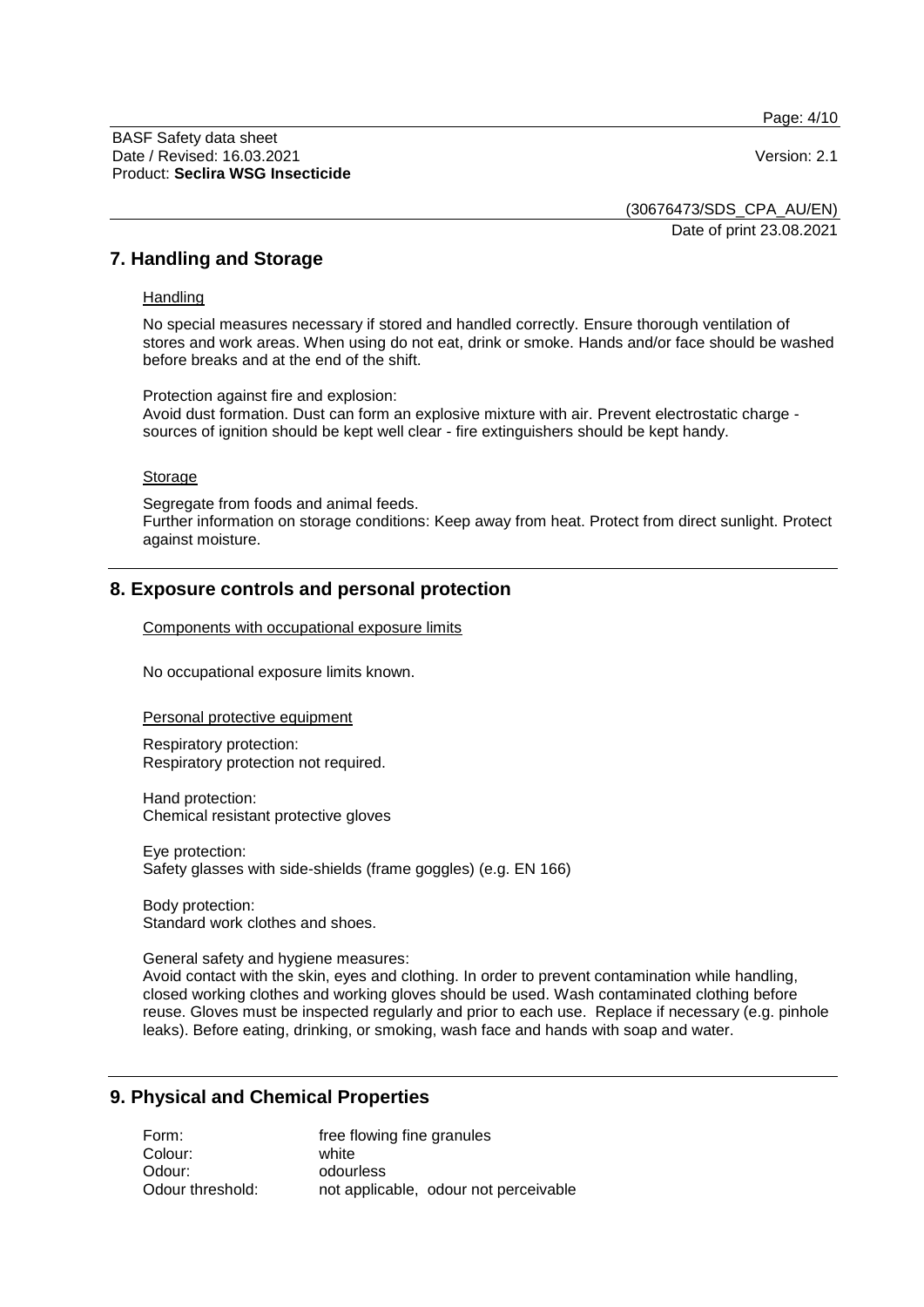Page: 5/10

#### BASF Safety data sheet Date / Revised: 16.03.2021 Version: 2.1 Product: **Seclira WSG Insecticide**

(30676473/SDS\_CPA\_AU/EN)

Date of print 23.08.2021

| pH value:                                                                                                                                                                                                      | approx. $6 - 7$<br>(water, 1 %(m))                                                                                                                                                                                    |  |
|----------------------------------------------------------------------------------------------------------------------------------------------------------------------------------------------------------------|-----------------------------------------------------------------------------------------------------------------------------------------------------------------------------------------------------------------------|--|
| melting range:                                                                                                                                                                                                 | 78 - 109 °C<br>111 - 144 °C                                                                                                                                                                                           |  |
| Boiling point:                                                                                                                                                                                                 | not determined                                                                                                                                                                                                        |  |
| Flash point:                                                                                                                                                                                                   |                                                                                                                                                                                                                       |  |
| Evaporation rate:                                                                                                                                                                                              | not applicable, the product is a solid                                                                                                                                                                                |  |
|                                                                                                                                                                                                                | not applicable                                                                                                                                                                                                        |  |
| Flammability (solid/gas): not flammable<br>Lower explosion limit:                                                                                                                                              |                                                                                                                                                                                                                       |  |
| Upper explosion limit:                                                                                                                                                                                         | As a result of our experience with this<br>product and our knowledge of its<br>composition we do not expect any<br>hazard as long as the product is used<br>appropriately and in accordance with<br>the intended use. |  |
|                                                                                                                                                                                                                | As a result of our experience with this<br>product and our knowledge of its<br>composition we do not expect any<br>hazard as long as the product is used<br>appropriately and in accordance with<br>the intended use. |  |
| Thermal decomposition:                                                                                                                                                                                         | No decomposition if stored and                                                                                                                                                                                        |  |
| Self ignition:                                                                                                                                                                                                 | handled as prescribed/indicated.<br>not self-igniting                                                                                                                                                                 |  |
| Self heating ability:                                                                                                                                                                                          | It is not a substance capable of<br>spontaneous heating.                                                                                                                                                              |  |
| Explosion hazard:<br>Fire promoting properties:                                                                                                                                                                | not explosive<br>not fire-propagating                                                                                                                                                                                 |  |
| Vapour pressure:                                                                                                                                                                                               | not applicable                                                                                                                                                                                                        |  |
| Density:                                                                                                                                                                                                       | approx. 0.5 g/cm3<br>(20 °C)<br>The statements are based on the<br>properties of the individual<br>components.                                                                                                        |  |
| Relative vapour density (air):                                                                                                                                                                                 | not applicable                                                                                                                                                                                                        |  |
| dispersible<br>Solubility in water:<br>Information on: dinotefuran (ISO); (RS)-1-methyl-2-nitro-3-(tetrahydro-3-furylmethyl)guanidine<br>Partitioning coefficient n-octanol/water (log Pow): -0.549<br>(25 °C) |                                                                                                                                                                                                                       |  |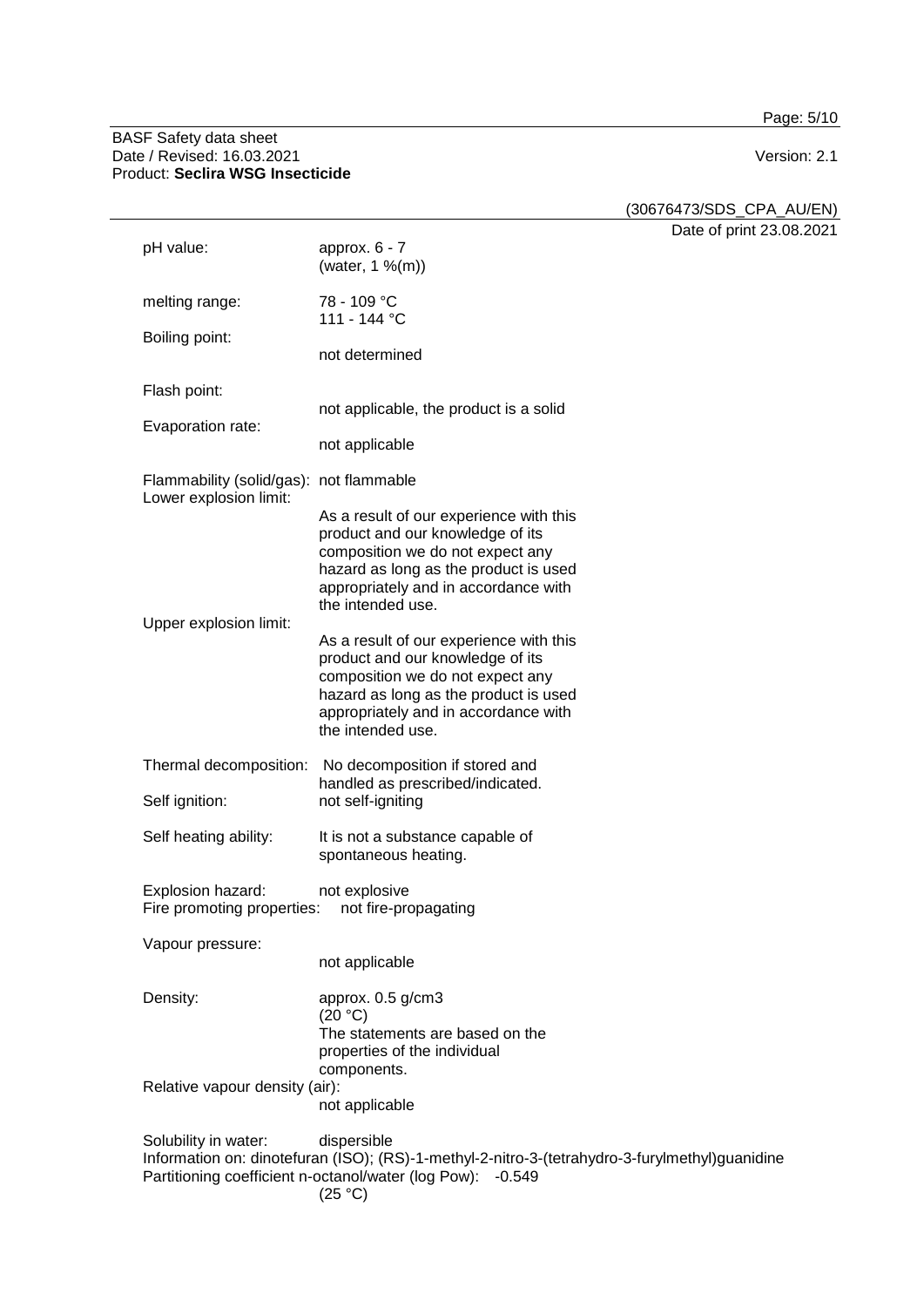Page: 6/10

BASF Safety data sheet Date / Revised: 16.03.2021 **Version: 2.1** Product: **Seclira WSG Insecticide**

(30676473/SDS\_CPA\_AU/EN)

Date of print 23.08.2021

----------------------------------

Viscosity, dynamic:

not applicable, the product is a solid

## **10. Stability and Reactivity**

Conditions to avoid: See SDS section 7 - Handling and storage.

Thermal decomposition: No decomposition if stored and handled as prescribed/indicated.

Substances to avoid: strong oxidizing agents, strong acids, strong bases

Hazardous reactions: No hazardous reactions if stored and handled as prescribed/indicated.

Hazardous decomposition products: No hazardous decomposition products if stored and handled as prescribed/indicated.

## **11. Toxicological Information**

#### **Acute toxicity**

Assessment of acute toxicity: Virtually nontoxic after a single ingestion. Virtually nontoxic by inhalation. Virtually nontoxic after a single skin contact.

Experimental/calculated data: LD50 rat (oral): > 5,000 mg/kg

LC50 rat (by inhalation):  $>$  5.09 mg/l 4 h No mortality was observed.

LD50 rat (dermal): > 5,000 mg/kg

#### **Irritation**

Assessment of irritating effects: Not irritating to the skin. Not irritating to the eyes.

Experimental/calculated data: Skin corrosion/irritation rabbit: non-irritant

Serious eye damage/irritation rabbit: non-irritant

#### **Respiratory/Skin sensitization**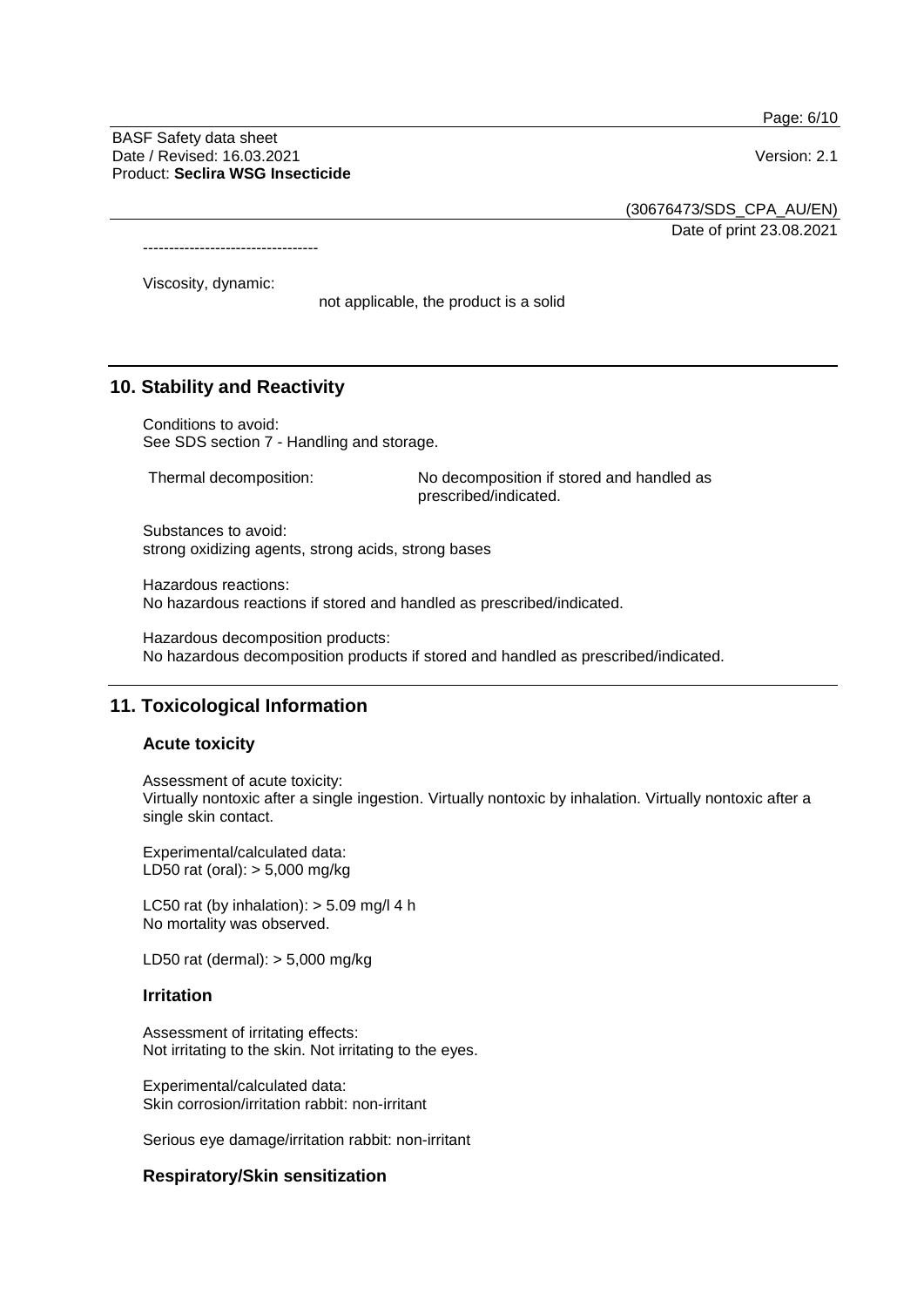Page: 7/10

BASF Safety data sheet Date / Revised: 16.03.2021 **Version: 2.1** Product: **Seclira WSG Insecticide**

(30676473/SDS\_CPA\_AU/EN)

Date of print 23.08.2021

Assessment of sensitization: There is no evidence of a skin-sensitizing potential.

Experimental/calculated data: Buehler test guinea pig: Non-sensitizing.

### **Germ cell mutagenicity**

Assessment of mutagenicity:

The product has not been tested. The statement has been derived from the properties of the individual components. Mutagenicity tests revealed no genotoxic potential.

#### **Carcinogenicity**

Assessment of carcinogenicity:

The product has not been tested. The statement has been derived from the properties of the individual components. The results of various animal studies gave no indication of a carcinogenic effect.

### **Reproductive toxicity**

Assessment of reproduction toxicity:

The product has not been tested. The statement has been derived from the properties of the individual components. The results of animal studies gave no indication of a fertility impairing effect.

#### **Developmental toxicity**

Assessment of teratogenicity:

The product has not been tested. The statement has been derived from the properties of the individual components. Animal studies gave no indication of a developmental toxic effect at doses that were not toxic to the parental animals.

## **Specific target organ toxicity (single exposure):**

Assessment of STOT single: The available information is not sufficient for the evaluation of specific target organ toxicity.

Remarks: The product has not been tested. The statement has been derived from the properties of the individual components.

## **Repeated dose toxicity and Specific target organ toxicity (repeated exposure)**

Assessment of repeated dose toxicity:

The product has not been tested. The statement has been derived from the properties of the individual components. No substance-specific organtoxicity was observed after repeated administration to animals.

## **Aspiration hazard**

The product has not been tested. The statement has been derived from the properties of the individual components.

No aspiration hazard expected.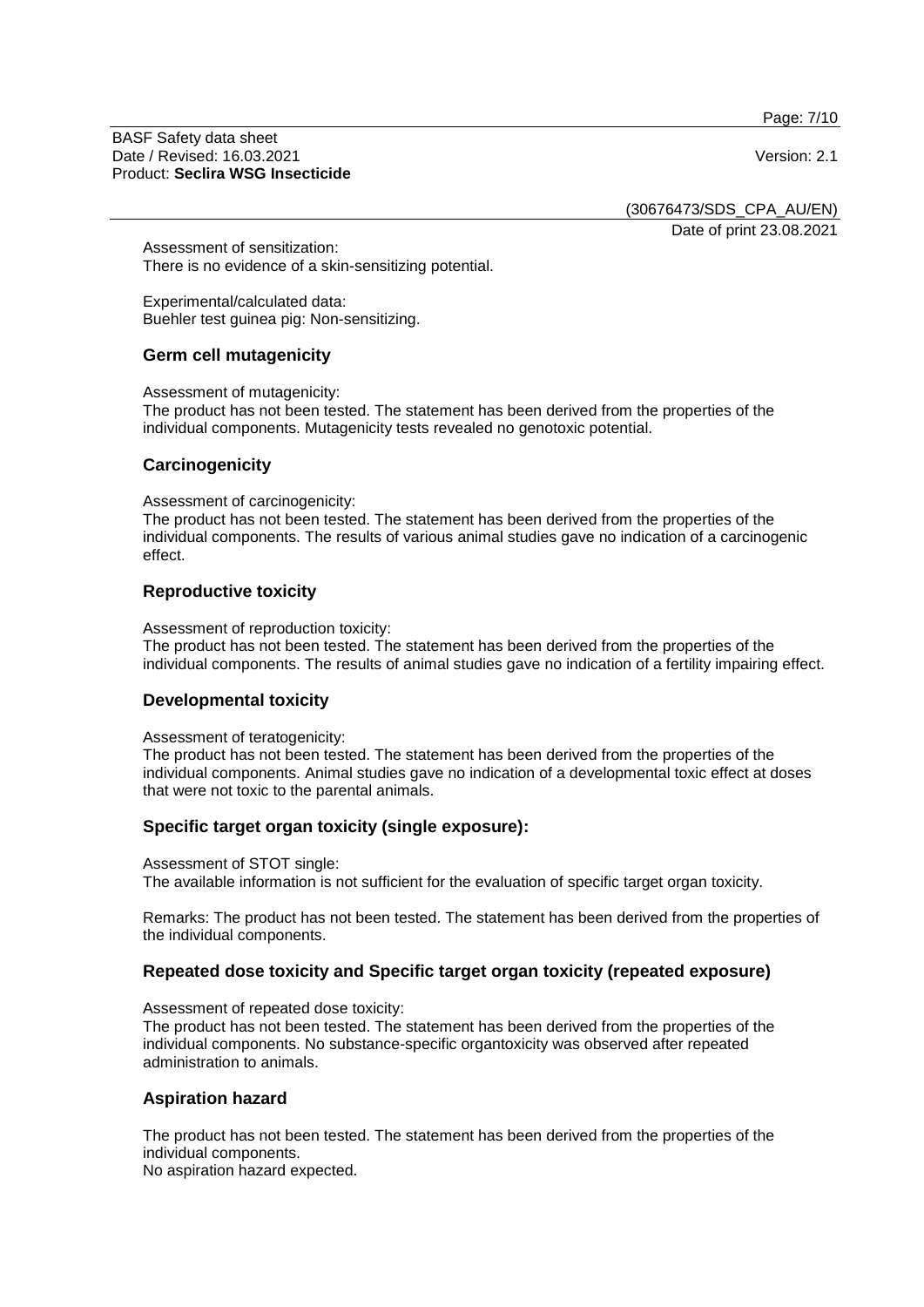Page: 8/10

BASF Safety data sheet Date / Revised: 16.03.2021 **Version: 2.1** Product: **Seclira WSG Insecticide**

(30676473/SDS\_CPA\_AU/EN)

Date of print 23.08.2021

#### **Other relevant toxicity information**

Misuse can be harmful to health.

### **12. Ecological Information**

#### **Ecotoxicity**

Assessment of aquatic toxicity: Very toxic to aquatic life with long lasting effects. The product has not been tested. The statement has been derived from the properties of the individual components.

Information on: dinotefuran (ISO); (RS)-1-methyl-2-nitro-3-(tetrahydro-3-furylmethyl)guanidine Toxicity to fish: LC50 (96 h) > 100 mg/l, Oncorhynchus mykiss

LC50 (96 h) > 100 mg/l, Cyprinus carpio ----------------------------------

Information on: dinotefuran (ISO); (RS)-1-methyl-2-nitro-3-(tetrahydro-3-furylmethyl)guanidine Aquatic invertebrates: EC50 (48 h) > 1,000 mg/l, Daphnia magna

EC50 (96 h) 0.79 mg/l, Mysidopsis bahia ----------------------------------

Information on: dinotefuran (ISO); (RS)-1-methyl-2-nitro-3-(tetrahydro-3-furylmethyl)guanidine Aquatic plants: EC50 (72 h) 97.6 mg/l (biomass), Pseudokirchneriella subcapitata

----------------------------------

### **Mobility**

Assessment transport between environmental compartments: The product has not been tested. The statement has been derived from the properties of the individual components.

Information on: dinotefuran (ISO); (RS)-1-methyl-2-nitro-3-(tetrahydro-3-furylmethyl)guanidine Assessment transport between environmental compartments: Following exposure to soil, the product trickles away and can - dependant on degradation - be transported to deeper soil areas with larger water loads.

#### **Persistence and degradability**

Assessment biodegradation and elimination (H2O): The product has not been tested. The statement has been derived from the properties of the individual components.

Information on: dinotefuran (ISO); (RS)-1-methyl-2-nitro-3-(tetrahydro-3-furylmethyl)guanidine Assessment biodegradation and elimination (H2O): Not readily biodegradable (by OECD criteria).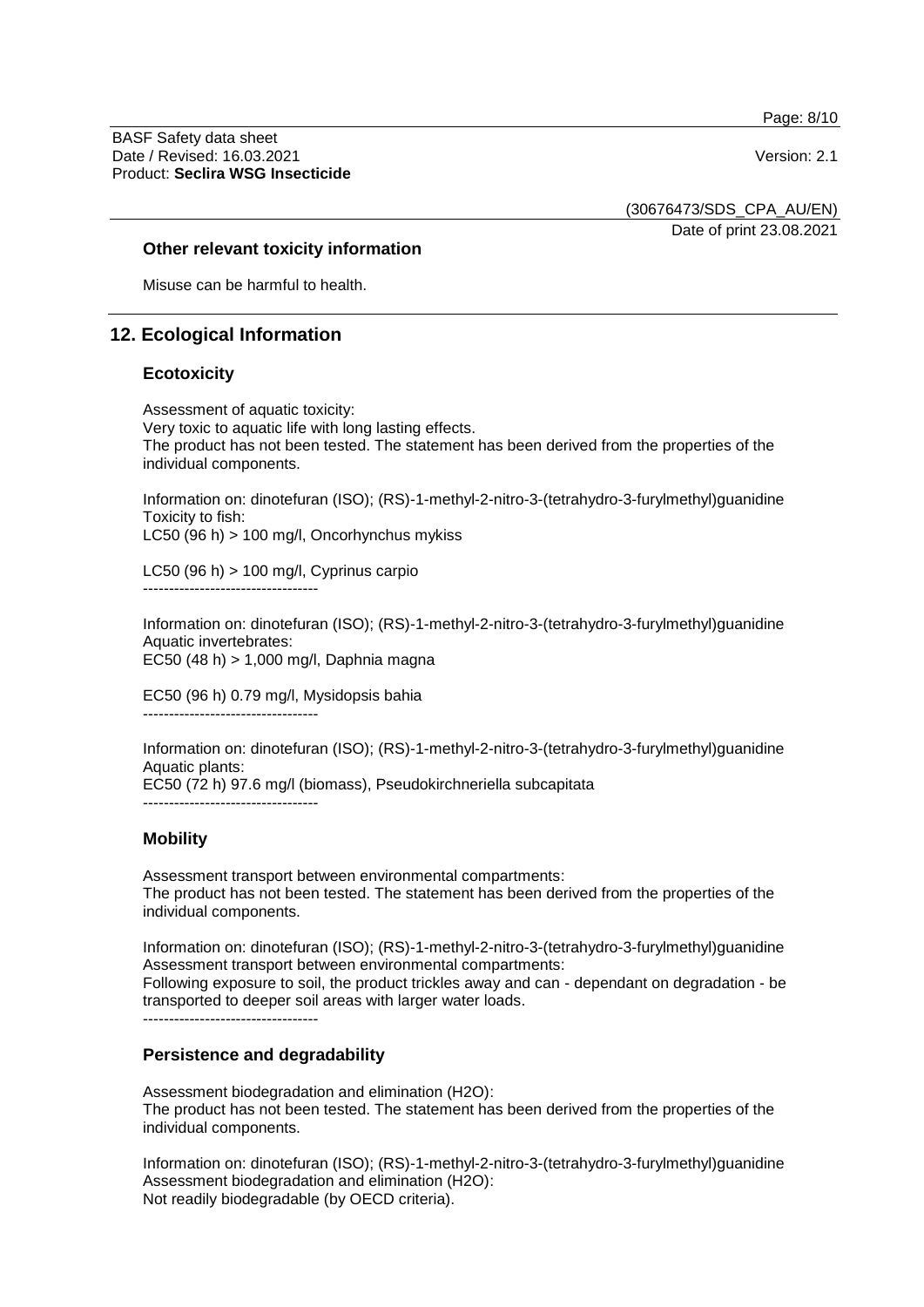Page: 9/10

BASF Safety data sheet Date / Revised: 16.03.2021 Version: 2.1 Product: **Seclira WSG Insecticide**

----------------------------------

(30676473/SDS\_CPA\_AU/EN)

Date of print 23.08.2021

#### **Bioaccumulation potential**

Assessment bioaccumulation potential:

The product has not been tested. The statement has been derived from the properties of the individual components.

Information on: dinotefuran (ISO); (RS)-1-methyl-2-nitro-3-(tetrahydro-3-furylmethyl)guanidine Assessment bioaccumulation potential:

Because of the n-octanol/water distribution coefficient (log Pow) accumulation in organisms is not to be expected.

----------------------------------

## **Additional information**

Other ecotoxicological advice: Do not discharge product into the environment without control.

## **13. Disposal Considerations**

Must be disposed of or incinerated in accordance with local regulations.

Contaminated packaging:

Contaminated packaging should be emptied as far as possible and disposed of in the same manner as the substance/product.

#### **14. Transport Information**

#### **Domestic transport:**

| Packing group:                      |                                                    |
|-------------------------------------|----------------------------------------------------|
| ID number:                          | UN 3077                                            |
| Transport hazard class(es): 9, EHSM |                                                    |
| Proper shipping name:               | ENVIRONMENTALLY HAZARDOUS SUBSTANCE, SOLID, N.O.S. |
|                                     | (contains DINOTEFURAN)                             |

#### **Further information**

Hazchem Code:2Z IERG Number:47

#### **Sea transport** IMDG

| Packing group:                      |                                                                              |
|-------------------------------------|------------------------------------------------------------------------------|
| ID number:                          | <b>UN 3077</b>                                                               |
| Transport hazard class(es): 9, EHSM |                                                                              |
| Marine pollutant:                   | YES.                                                                         |
| Proper shipping name:               | ENVIRONMENTALLY HAZARDOUS SUBSTANCE, SOLID, N.O.S.<br>(contains DINOTEFURAN) |